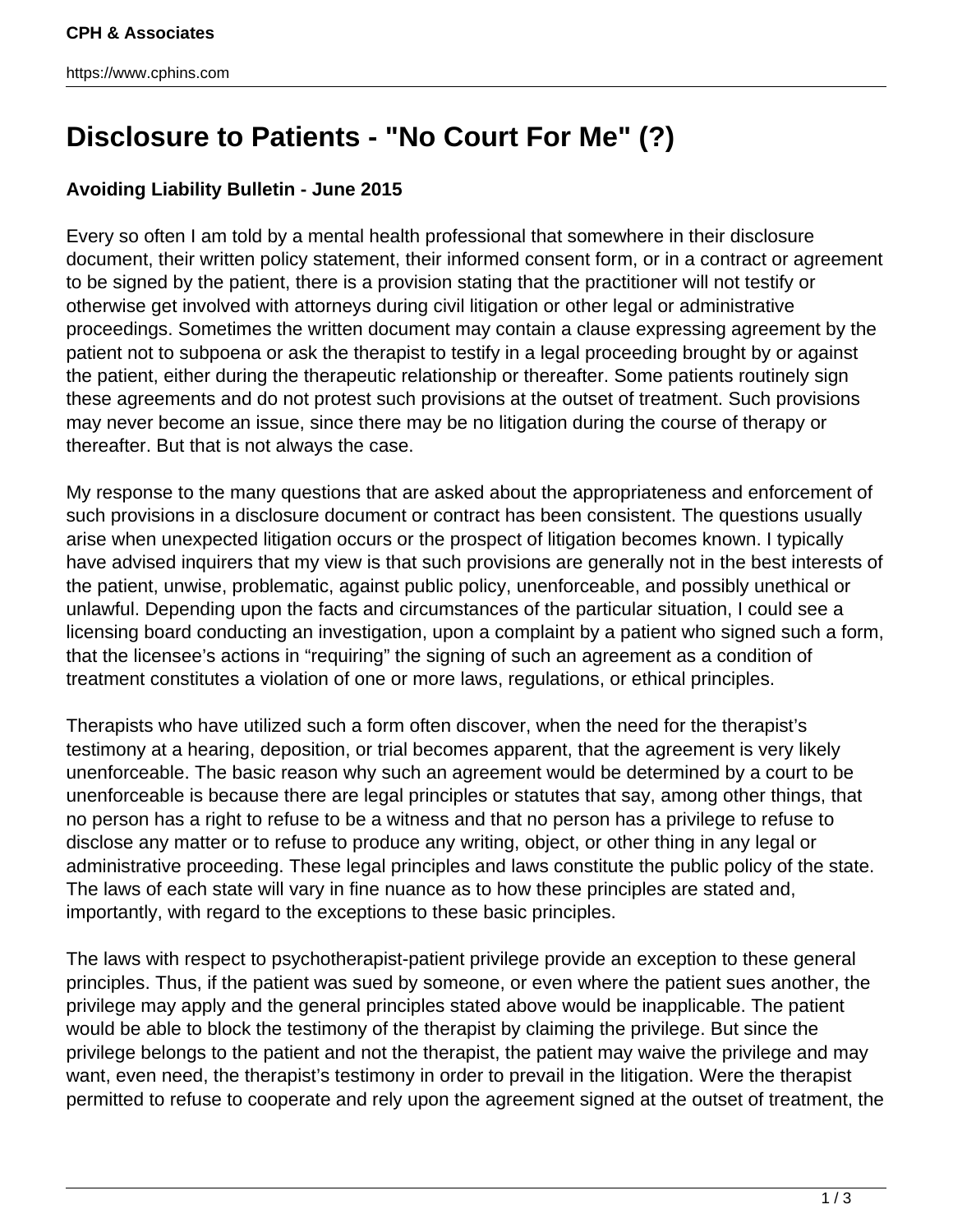## **CPH & Associates**

## https://www.cphins.com

patient's case (and justice) would be harmed or jeopardized. Again, since no person may refuse to be a witness or to testify in a legal proceeding (and assuming the patient waives any privilege that may exist), the agreement would on its face violate public policy (the law).

Sometime after therapy commences, a patient may be involved in a divorce or custody dispute, an auto accident, or may be unlawfully discharged from employment, or may be arrested for driving under the influence of alcohol or drugs. Some situations may involve an event occurring prior to the commencement of therapy, where the patient has no idea at the time of the occurrence that the therapist's testimony may later be crucial to her case. If the therapist was permitted to rely upon the signed agreement, the patient would be harmed (financially or otherwise) because supportive evidence could not be accessed for use in court. Usually, once the patient obtains representation, the patient and therapist will both learn that such a provision is unenforceable. The therapist can simply be subpoenaed to testify at a deposition, hearing, or trial, and the therapist's records can be subpoenaed as well. Since the patient wants the information, the protective psychotherapistpatient privilege is inapplicable.

Somewhat differently, if a patient was to seek to engage a therapist and disclosed that he is soon to be involved in a matter (for example, a custody or visitation dispute) that may be litigated, and that the therapist's testimony and records would likely be needed, the therapist would be permitted to decline the case. The therapist might simply let the patient know, for instance, that he or she is uncomfortable with testifying in court and would be willing to refer the patient to another therapist. Generally, patients would not want to engage a therapist who might be hesitant to become involved in expected litigation, and would thus not force the issue. But if a patient signed such an agreement because she had no idea that she would be involved in some form of litigation during the course of therapy, a different situation is presented.

Mental health practitioners should expect that during their careers they will encounter litigation. Hopefully, the litigation will not be a lawsuit by a patient against the practitioner for alleged negligence or other wrongdoing, nor will it be an administrative matter, such as a licensing board enforcement action. Some practitioners are quite familiar with court proceedings and regularly testify as ordinary or expert witnesses in civil and criminal proceedings, including child custody and visitation proceedings, domestic violence cases, or in a variety of other matters. Learning about privilege, subpoenas, providing testimony, recordkeeping, and report writing should be a part of the education, training, testing, and armamentarium of mental health professionals of all licensures.